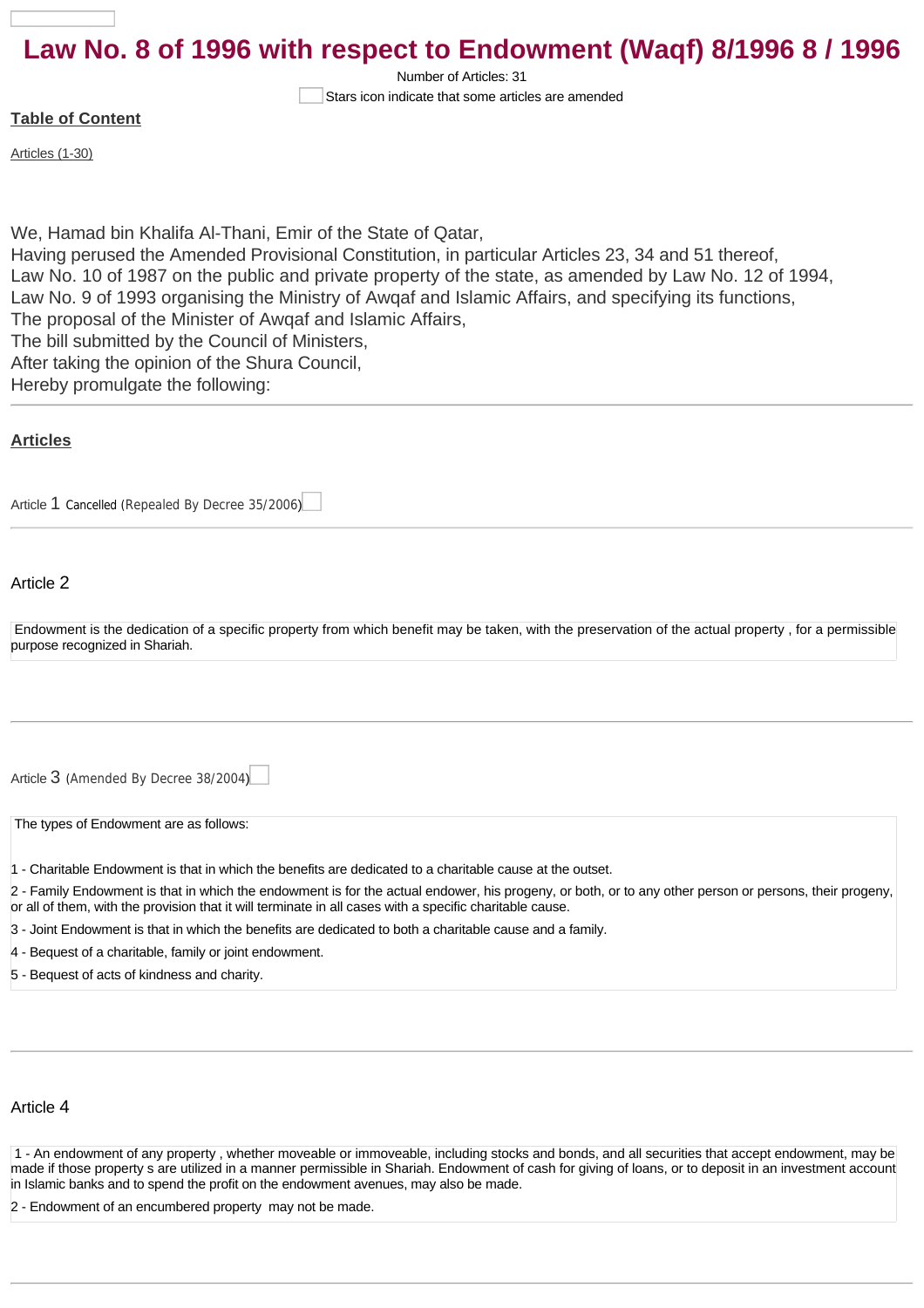#### It is a requirement that the form of endowment indicates a perpetuity

## Article 6

The endowment shall be created in writing and may also be by means of words and deeds that signify the same. The endowment in writing shall not be valid unless accompanied by that which gives the meaning of endowment.

The endowment shall be established by all the means of establishment recognized by Shariah.

[Article](http://10.1.182.41/LawArticles.aspx?LawArticleID=53872&lawId=3988&language=en) [7](http://10.1.182.41/LawArticles.aspx?LawArticleID=53872&lawId=3988&language=en) ([Amended By Decree 38/2004](http://10.1.182.41/LawPage.aspx?id=575&language=en))

The Endowment shall have a legal personality from inception, and shall enjoy the rights and duties of a legal person in accordance with the Law.

#### Article 8

It is a requirement for the validity and effect of the endowment that the endower be eligible to donate, in that he is a rational adult of sound mind who owns the endowed property .

#### Article 9

The stipulation of the endower shall be interpreted as a text of the Lawgiver in understanding and significance. The Shariah Court, when required, may interpret the stipulations of the endower in line with its significance.

#### Article 10

If the endowment contains a stipulation that violates the Shariah, or requires disruption of the benefit of the endowment, or causes the benefit of those for whom the endowment was made to be lost, the endowment shall be valid and the stipulation shall be void.

#### Article 11

The endowment shall be void in the following two instances:

1 - Entitlement of the endowed property prior to the endowment.

2 - The endower's property s being encompassed by debt prior to the endowment, unless allowed by the creditors.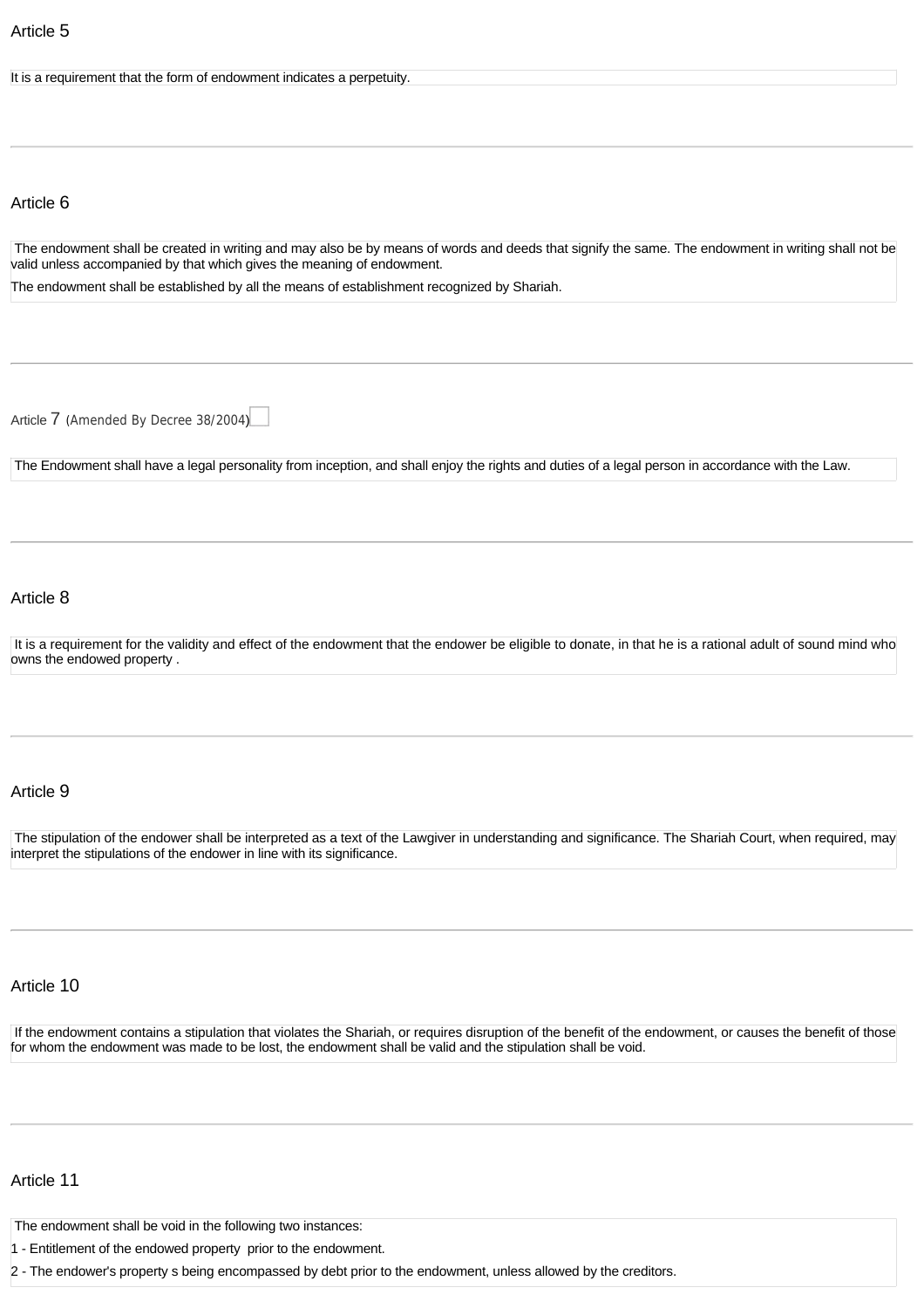## Article 12

| maintenance and care of the endowment. He is the Shariah representative of the endowment in front of third parties.                                                                                                                                                                                                                                                                                                                                                 |
|---------------------------------------------------------------------------------------------------------------------------------------------------------------------------------------------------------------------------------------------------------------------------------------------------------------------------------------------------------------------------------------------------------------------------------------------------------------------|
|                                                                                                                                                                                                                                                                                                                                                                                                                                                                     |
|                                                                                                                                                                                                                                                                                                                                                                                                                                                                     |
|                                                                                                                                                                                                                                                                                                                                                                                                                                                                     |
|                                                                                                                                                                                                                                                                                                                                                                                                                                                                     |
| Article 13 (Amended By Decree 35/2006) (Amended By Decree 38/2004)                                                                                                                                                                                                                                                                                                                                                                                                  |
|                                                                                                                                                                                                                                                                                                                                                                                                                                                                     |
|                                                                                                                                                                                                                                                                                                                                                                                                                                                                     |
| endower does not stipulate a supervisor, or the supervisor appointed by him passes away, or the testator of an endowment or deeds of kindness and<br>charity, passes away without stipulating who will take charge of the bequest, or his appointed executor passes away, or it is established that the<br>endowment or bequest is disputed, the supervision or guardianship shall be given to the Qatar Endowment Authority.                                       |
|                                                                                                                                                                                                                                                                                                                                                                                                                                                                     |
|                                                                                                                                                                                                                                                                                                                                                                                                                                                                     |
|                                                                                                                                                                                                                                                                                                                                                                                                                                                                     |
| Article 14 (Amended By Decree 35/2006) (Amended By Decree 38/2004)                                                                                                                                                                                                                                                                                                                                                                                                  |
| The Qatar Endowment Authority shall have the right of general supervision over all endowments, bequests of endowment and deeds of kindness and<br>charity, and all the actions of the appointed supervisor or executor. It may object to any of his actions that are not warranted. It may refer the matter to<br>the relevant court if it is found that he is engaged in actions harmful to the endowment, requiring the addition of a secretary or his dismissal. |
|                                                                                                                                                                                                                                                                                                                                                                                                                                                                     |
|                                                                                                                                                                                                                                                                                                                                                                                                                                                                     |
|                                                                                                                                                                                                                                                                                                                                                                                                                                                                     |
|                                                                                                                                                                                                                                                                                                                                                                                                                                                                     |
|                                                                                                                                                                                                                                                                                                                                                                                                                                                                     |
|                                                                                                                                                                                                                                                                                                                                                                                                                                                                     |
| Article 15 Cancelled (Repealed By Decree 35/2006)                                                                                                                                                                                                                                                                                                                                                                                                                   |
|                                                                                                                                                                                                                                                                                                                                                                                                                                                                     |
|                                                                                                                                                                                                                                                                                                                                                                                                                                                                     |
| Article 16 (Amended By Decree 35/2006)                                                                                                                                                                                                                                                                                                                                                                                                                              |
|                                                                                                                                                                                                                                                                                                                                                                                                                                                                     |
| Where the endowed property is a common share jointly owned by the endower and one or more other owners, or between two or more endowments,<br>distribution between the endower and his partners may be made with the permission of the competent court.                                                                                                                                                                                                             |
|                                                                                                                                                                                                                                                                                                                                                                                                                                                                     |
|                                                                                                                                                                                                                                                                                                                                                                                                                                                                     |
|                                                                                                                                                                                                                                                                                                                                                                                                                                                                     |
|                                                                                                                                                                                                                                                                                                                                                                                                                                                                     |
|                                                                                                                                                                                                                                                                                                                                                                                                                                                                     |
| Article 17                                                                                                                                                                                                                                                                                                                                                                                                                                                          |
|                                                                                                                                                                                                                                                                                                                                                                                                                                                                     |
| Mosques, inclusive of the land and building, whoever the party that constructed them, shall be deemed to be endowments for God Most High when                                                                                                                                                                                                                                                                                                                       |
| opened to the public and prayers are held therein. The same provision shall apply to facilities dedicated to the service of mosques.                                                                                                                                                                                                                                                                                                                                |
|                                                                                                                                                                                                                                                                                                                                                                                                                                                                     |

#### Article 18

Where a mosque is erected on land owned by a third party, with the explicit or implicit consent of the owner, and is opened to the public, the land necessarily becomes an endowment.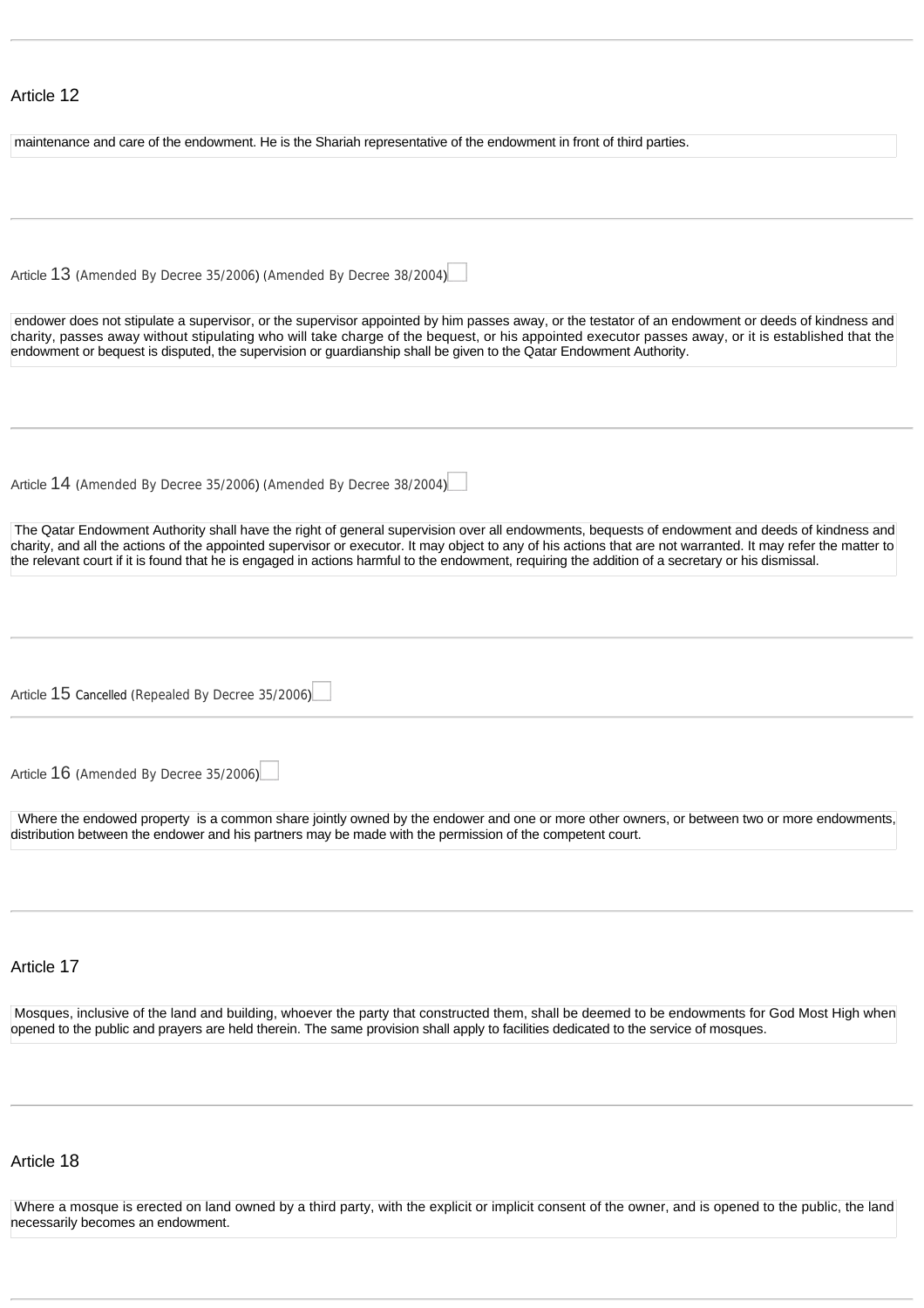The lands allocated by the State for Eid prayers and burial of the deceased shall be deemed as an endowment to God Most High. The Shariah provisions of endowment shall apply to them.

#### Article 20

The transfer and replacement of a mosque, and the sale of its open area, shall not be permitted unless it is no longer of any use.

#### Article 21

Subject to the provisions of the previous article, an endowment may be replaced by a similar property if the endower stipulated the same for himself or others, or the endowment becomes totally useless, or it cannot fulfil its expenses, or ownership of it is removed for public benefit.

#### Article 22

If the endowment is ruined, or is no longer able to generate income, or is land that has no yield and there are no endowment proceeds to develop it, it is permissible for the supervisor of the endowment to authorize a person to develop it from his own funds, by building or planting, with the provision that the building or plantation shall be the property of the one who built or planted it. He may dispose of the same as an owner, and it shall be inherited from him, provided that a rental for the beneficiaries is fixed in consideration for the land.

[Article](http://10.1.182.41/LawArticles.aspx?LawArticleID=53895&lawId=3988&language=en) [23](http://10.1.182.41/LawArticles.aspx?LawArticleID=53895&lawId=3988&language=en) ([Amended By Decree 35/2006](http://10.1.182.41/LawPage.aspx?id=2715&language=en))

The supervisor of the endowment may only authorize its development after approval of the competent court.

## Article 24

Authorization to develop the endowment may not be given for a period exceeding thirty years. This may be extended to other similar periods. The right of the developer of the endowment shall terminate on the date specified with the provision that he shall be compensated for the building or plantatior within the limits of his expense.

#### Article 25

The developer of the endowment must adopt all the means necessary to make the land usable, taking into account the agreed upon stipulations, nature of the land and the purpose for which it was prepared.